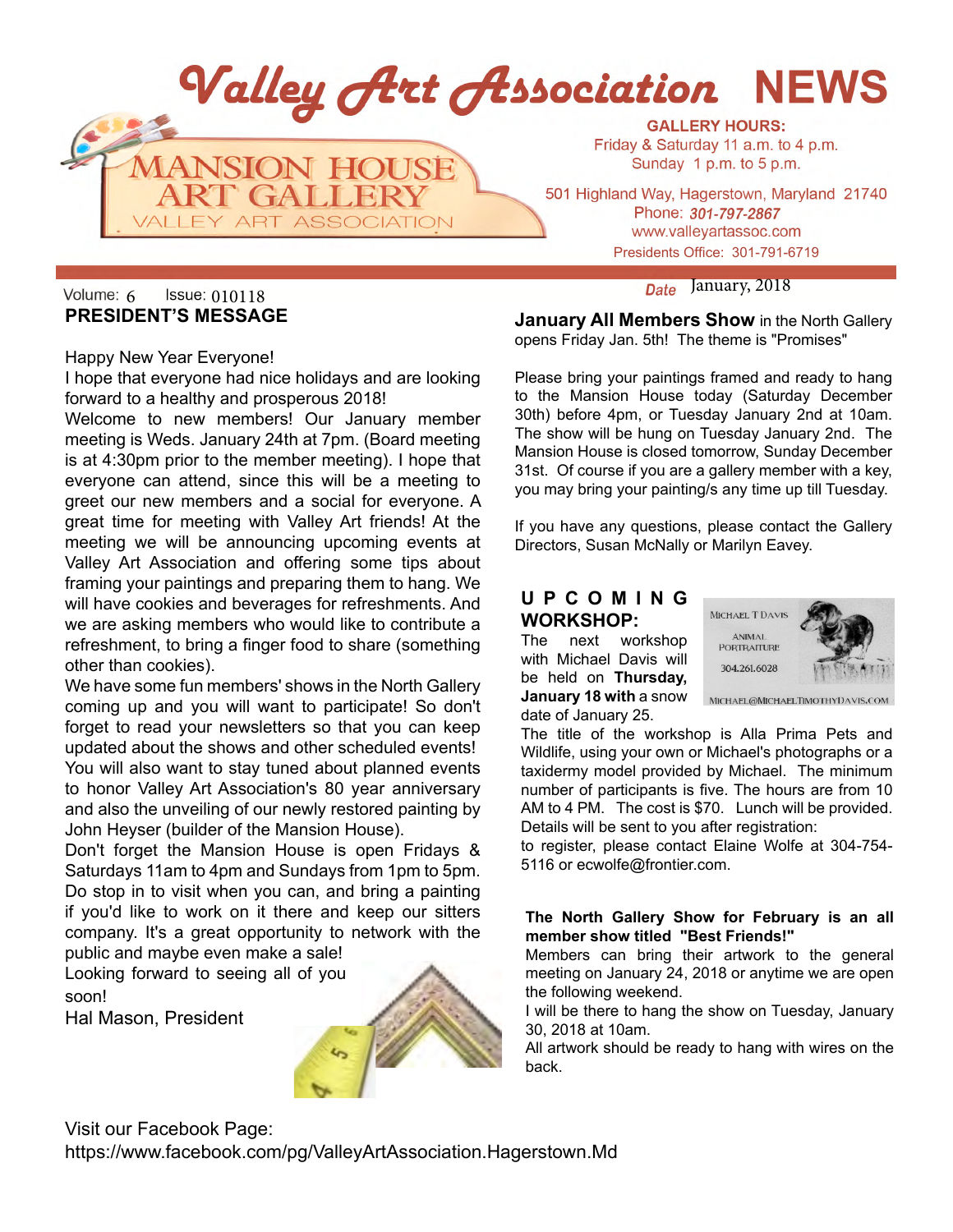# **Life-drawing at the Mansion House:** Elaine

Wolfe will begin weekly three hour life-drawing sessions

at the Mansion House in January on Fridays from 10 AM to 1 PM. Sessions will start on January 12. There is no formal instruction - simply the opportunity to work from a live model in whatever medium you please. The only costs are the shared model fees. Models will be clothed, lengths of pose will vary, and this may be treated as a portrait exercise, as you wish. Drop-ins are O.K. Will be cancelled on days when schools are closed due to bad weather.

Contact Elaine at 304-754-5116 or ecwolfe@frontier. com if interested.

NOTE: ANY MEMBERS WHO MIGHT LIKE TO BE A MODEL, PLEASE CONTACT ELAINE.

|                         | David Buckley Good Oil Painting Work-                        |                          |  |                                     |  |  |  |
|-------------------------|--------------------------------------------------------------|--------------------------|--|-------------------------------------|--|--|--|
| shop                    |                                                              |                          |  |                                     |  |  |  |
|                         |                                                              | February 5, 2018         |  |                                     |  |  |  |
| From 9:00 AM to 3:00 PM |                                                              |                          |  |                                     |  |  |  |
|                         |                                                              | \$165.00                 |  |                                     |  |  |  |
| Location:               | <b>Evangelical Lutheran Church</b><br>43 South Church Street |                          |  |                                     |  |  |  |
|                         | Waynesboro, Pa. 17268                                        |                          |  |                                     |  |  |  |
|                         |                                                              | RSVP by January 24th     |  |                                     |  |  |  |
|                         | email: janiemoltrup@gmail.com or                             |                          |  |                                     |  |  |  |
|                         |                                                              |                          |  | phone Virginia Hair at 717-762-3677 |  |  |  |
|                         | Make checks payable to <b>WSAC</b> workshop.                 | Ms. Virginia Hair        |  |                                     |  |  |  |
|                         |                                                              | 116013 Country Club Road |  |                                     |  |  |  |
|                         |                                                              | Waynesboro, Pa. 17268    |  |                                     |  |  |  |
|                         |                                                              |                          |  |                                     |  |  |  |

# **We are sorry to announce the passing of**

**Marilyn Harper** longtime member of Valley Art Association, working, in watercolors and especially pen and ink. She loved rendering little animals -- chipmunks, songbirds, mice, etc. Each

Christmas, she chose one for her Christmas card design, always

adding a spot of red, usually in the form of a Santa hat. They are quite collectible; my friend Chris has a number of them, and I just read that



### **Trips to Workshops at the National Gallery of Art**

Trips to workshops at the NGA are a possibility: if interested, see the schedule

below or contact Elaine Wolfe. January-February workshops are on Picasso's palette during the blue and rose periods, March - Rodin's sculptures and April - Matisse's cut-outs.

Given the joys of travel to and from downtown D.C., recommend taking the Friday workshops and going via the early MARC train from Martinsburg

(or other stations in the area) to Union Station.

It is an easy 1 mile walk (or shared taxi) from Union Station to the NGA.Drawing Salon

Join us for sketching and conversation in the galleries. Led by local artists, this series of workshops integrates art history and studio art practices. The workshops are designed for all skill levels; beginning and advanced participants are welcome.

This program is free and open to the public, but advance registration is required due to limited space. Registration opens on the Tuesday prior to the start of a new topic. These workshops are repeated. Please register for one date per topic. All drawing materials are provided. Ages 18 and over. For more information, contact drawingsalon@nga.gov.

### **The exhibition at Maloo's** will be changed on January 8th at 10:30 AM.

Please meet in the parking lot at 10:30. This quarter's artists are: Linda Barnhart, Carol Wilks, Chris Shingler, Phil Grove, Tina Stonestreet, Carol Miller and Gwin and Larry Bergey. We already have four artists signed up for April and still need about three more.

Contact me at 301-393-8512 if you are interested in signing up for April. Thanks, Marilyn Eavey

# **Value Checker for our Paintings**



a relative of Marilyn has over 45.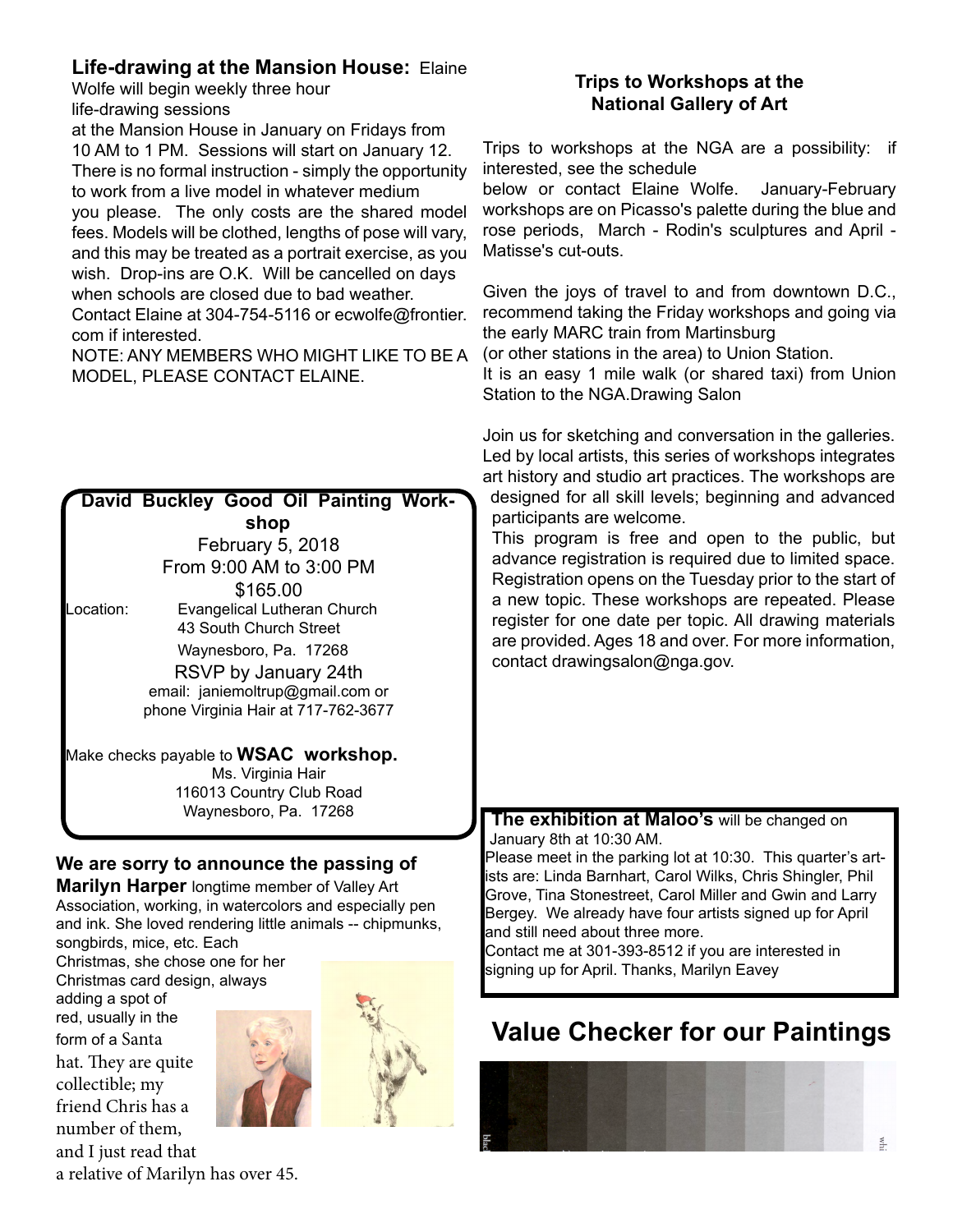Art at the Mill is a feast for the senses: people are stunned when they walk through the old door of the mill and are met with so much beautiful art housed in an amazing relic from the 18th century. After you're done shopping, we suggest you grab a delicious lunch at Locke Modern Country Store across the street and have a picnic in our meadow. Fine art, history, and food in a lovely setting make this a perfect destination for anyone.

To have your name added to our mailing list, e-mail artatthemill@gmail.com Please include your FULL MAILING address and indicate whether you are an artist or patron.

ا چا **Marjorie Tressler's oil and acrylic classes will resume on Wed. January 3rd 6:30 - 9:30 pm** at the VAA Mansion House. Classes at Gallery 50 in Waynesboro , located on 50 West Main St, will resume on **Thursday, January 4th from 1-4pm,** and **Monday January 8th from 1-4pm.**  All classes are \$65.00 for 6 classes, and are continuous. These classes are for the novice to advanced/professional artists seeking to improve their own personal styles, covering both oil, acrylic and drawing techniques. For more information please contact Marjorie Tressler at 717-762-6791 or marjorietressler@comcast.net. 而



# 20th Annual The Art of the **Portrait Conference 2018**

April 19, 2018 → April 22, 2018



**WATERCOLOR** MASTER CLASS Presented by NANCY ELLEN THOMPSON February 7, 8, & 9, 2018  $3 \text{ days}$  10:00am -3:30pm

Great Brushes made by Rosemary Brushes will be made available for purchase at the The Art of the Portrait Event!

# The Business of Art

**How to Profit from the Art Print Market 2nd Edition: Creating Cash Flow from Original Art** Barney Davey Sold by: phoenixfriends \$8.11 **Artist's & Graphic Designer's Market 2017** by Noel Rivera (Paperback) 3.7 out of 5 stars3.7 out of 5 stars(17) \$19.75 **Art-Write: The Writing Guide for Visual Artists** Amorose, Vicki Krohn Sold by: BooKnackrh \$5.69 **From Photographer to Gallery Artist: The Complete Guide to Finding Gallery Representation for Your Fine Art Photography** Lane, Kara Sold by: Wordery USA \$13.87 **Advanced Strategies for Marketing Art: Innovative Ways to Boost Your Art Career** Smith, ConstanceSold by: Goodwill Ind \$3.89 **Selling Contemporary Art: How to Navigate the Evolving Market** Winkleman, Edward Sold by: hongkongstooey \$17.50  **How to Sell Your Art Online: Live a Successful Creative Life on Your Own Terms** Huff, Cory Sold by: Amazon.com LLC \$10.77

### **42 West Arts Gallery**

**Classes Donna Bingaman** Oil Painting & Acrylic All skill levels - **Wednesdays from 12 - 3pm.**  42 W. Main St. Waynesboro Pa. \$15 per class.... through out the year.

**42 West Arts Gallery is Accepting New Artists, 3D artists, and fine art crafters**. Hours are Wednesday 12:00 to 3:00, Thursday 1:00 to 4:00, Friday 5:00 to 8:00,

Sat. 1:00 to 6:00, and Sun. 1:00 to 4:00. Music, Friday night from 5:30 to 8:00. For more information Denny and Donna Bingaman 717- 762- 8394 or artsyfolks@embarqmail.com

**The Artist Connection** is visiting another gallery **p** this month and will be held **January 15th at 6:30pm 42 west Gallery** and co-op located at 42 West Main Street Waynesboro.

**February 12th-- 6:30-8:30pm** Back home at Gallery 50 , located at 50 West Main St. Waynesboro] for a **Valentines party!!** All are welcome so please invite you artist friends!! For more information please contact Marjorie Tressler Artist Connection vacillator and founder, 717-762-6791 or marjorietressler@comcast.net.

S150.00<br>Watercolor level: intermediate to advanced All the belief at Trinity Lutheran Church, comer of North Potomac and Randolph Sts, Hagers<br>2. Parking is on site, kitchen facilities are available, you can brown bag your lunch, or eat at restau<br>2. Parking is on site, kitc